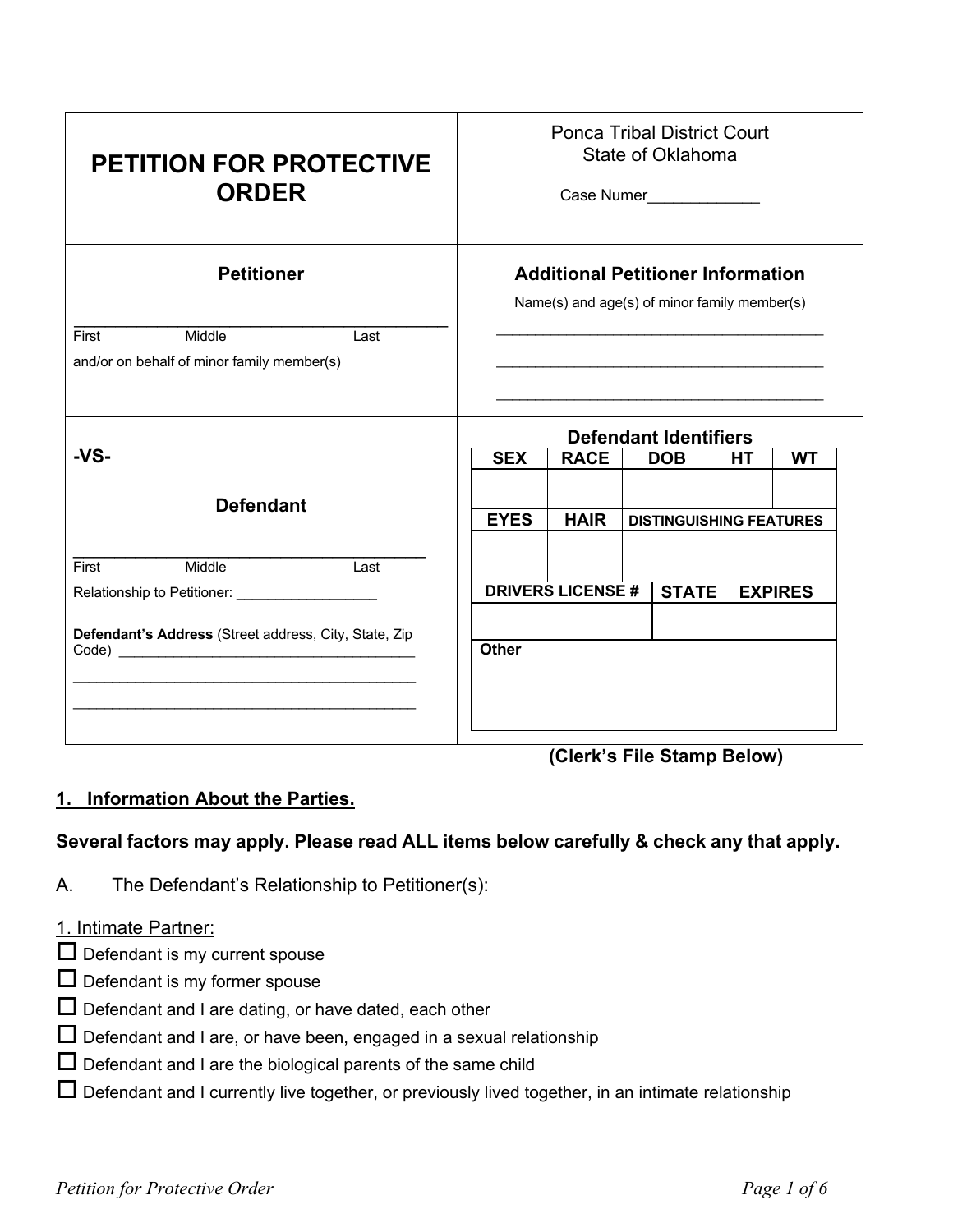- $\Box$  Defendant is an Intimate Partner of a minor child listed above
- $\square$  Assault and Battery with a Deadly Weapon
- $\Box$  First Degree Murder of Immediate Family Member (Petitioner is a member of the Immediate Family)
- 1. Family or Household Member:
- $\Box$  Defendant is my parent, grandparent, stepparent, adoptive parent, or foster parent
- $\Box$  Defendant is my child, grandchild, stepchild, adopted child, or foster child
- $\Box$  Defendant is otherwise related to me (by marriage or blood) and lives in the same household as me
- $\Box$  Defendant is a Family or Household Member of the minor child(ren) listed above
- B. *If you DID check one or more items in Section A above, then complete this section*.

Petitioner is a (check all that apply):

- $\Box$  Victim of Domestic Violence/Abuse
- $\Box$  Victim of Harassment
- $\Box$  Victim of Rape
- $\Box$  Victim of Stalking
- $\Box$  Family or Household Member of the Minor Child/Children Listed Above
- C. *If you DID NOT check one or more items in Section A above, then complete this section*.

Defendant has committed the following acts against Petitioner and/or the minor(s) listed above:

- $\Box$  Rape
- $\Box$  Sex Offense
- $\square$  Assault and Battery with a Deadly Weapon
- $\Box$  Forcible Sodomy
- $\Box$  Kidnapping

o Stalking (**police report required; a copy of the complaint must be attached or provided at the hearing**)

 $D. \Box$  First Degree Murder (check if applicable). Petitioner is an Immediate Family Member of a Victim of First Degree Murder, and Defendant has Been Charged and Convicted of that Crime

## **2. Statement of Jurisdiction.**

### **INSTRUCTION: Check all that apply**

 $\Box$  Petitioner is a resident of the county wherein this Petition is filed.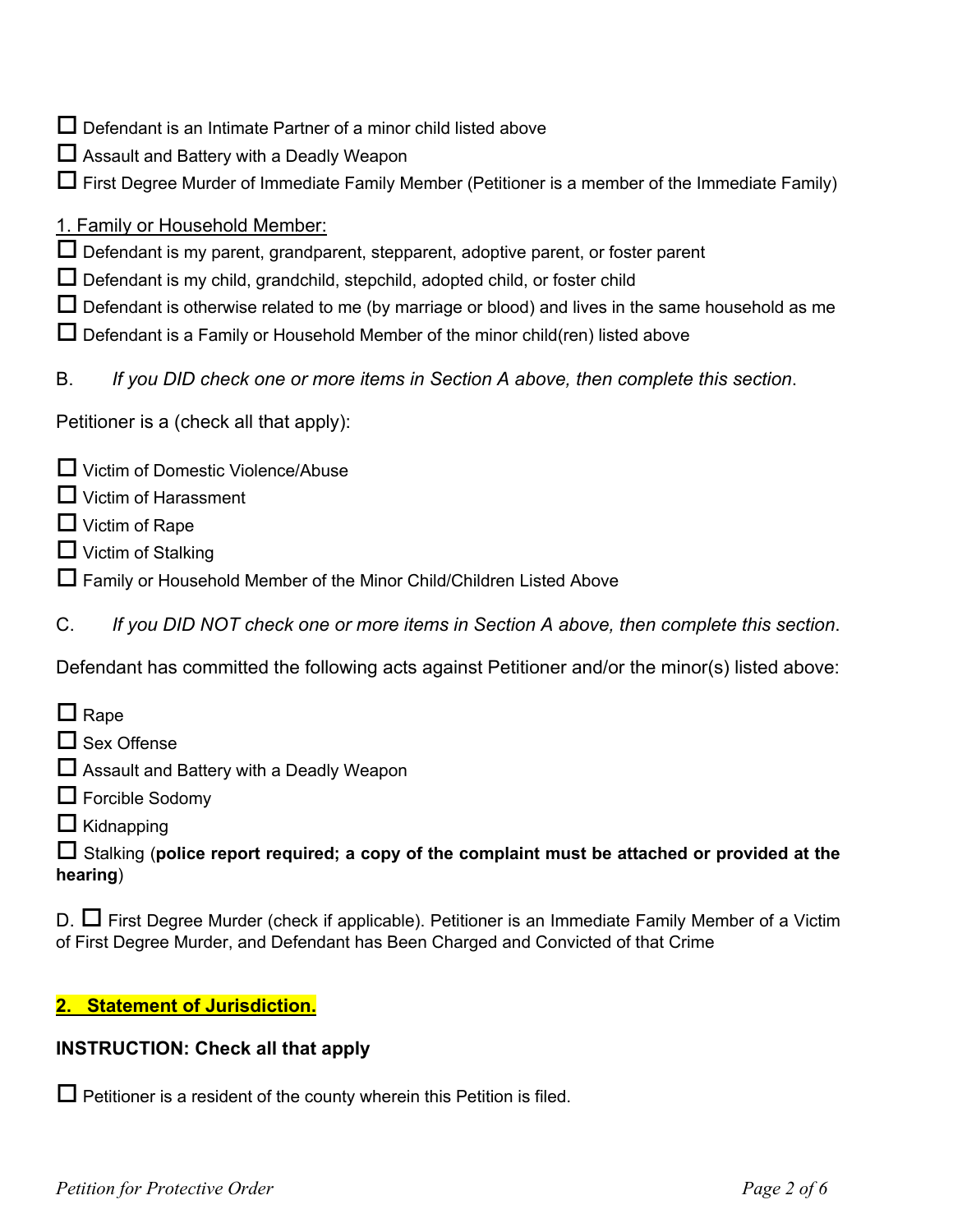$\Box$  Defendant is a resident of the county wherein this Petition is filed.

 $\Box$  The domestic abuse occurred in the county wherein this Petition is filed.

### **3. Actions of the Defendant.**

### **INSTRUCTION: Check and complete one or more of the following. Fill in the blank lines of checked items.**

| $\Box$ The Defendant has caused or attempted to cause physical harm to:                                                                                               | (Name(s)) |
|-----------------------------------------------------------------------------------------------------------------------------------------------------------------------|-----------|
| $\Box$ The Defendant has threatened imminent physical harm to:                                                                                                        | (Name(s)) |
| $\Box$ The Defendant has harassed:                                                                                                                                    | (Name(s)) |
| $\Box$ The Defendant has stalked:                                                                                                                                     | (Name(s)) |
| $\Box$ The Defendant has committed $\Box$ Rape $\Box$ Sex Offense $\Box$ Assault and Battery with a Deadly<br>Weapon $\Box$ Forcible Sodomy $\Box$ Kidnapping against | (Name(s)) |
| 4. Description of Incident(s).                                                                                                                                        |           |

The incident(s) which caused the filing of the Petition occurred on or about (Dates(s)). Describe what happened, when and where the event(s) occurred. List all actions or behaviors you intend to present to the Court at the hearing.

\_\_\_\_\_\_\_\_\_\_\_\_\_\_\_\_\_\_\_\_\_\_\_\_\_\_\_\_\_\_\_\_\_\_\_\_\_\_\_\_\_\_\_\_\_\_\_\_\_\_\_\_\_\_\_\_\_\_\_\_\_\_\_\_\_\_\_\_\_\_\_\_\_\_\_

 $\mathcal{L}_\text{max}$  , and the contribution of the contribution of the contribution of the contribution of the contribution of the contribution of the contribution of the contribution of the contribution of the contribution of t

\_\_\_\_\_\_\_\_\_\_\_\_\_\_\_\_\_\_\_\_\_\_\_\_\_\_\_\_\_\_\_\_\_\_\_\_\_\_\_\_\_\_\_\_\_\_\_\_\_\_\_\_\_\_\_\_\_\_\_\_\_\_\_\_\_\_\_\_\_\_\_\_\_\_\_

\_\_\_\_\_\_\_\_\_\_\_\_\_\_\_\_\_\_\_\_\_\_\_\_\_\_\_\_\_\_\_\_\_\_\_\_\_\_\_\_\_\_\_\_\_\_\_\_\_\_\_\_\_\_\_\_\_\_\_\_\_\_\_\_\_\_\_\_\_\_\_\_\_\_\_

 $\mathcal{L}_\text{max}$  , and the contribution of the contribution of the contribution of the contribution of the contribution of the contribution of the contribution of the contribution of the contribution of the contribution of t

\_\_\_\_\_\_\_\_\_\_\_\_\_\_\_\_\_\_\_\_\_\_\_\_\_\_\_\_\_\_\_\_\_\_\_\_\_\_\_\_\_\_\_\_\_\_\_\_\_\_\_\_\_\_\_\_\_\_\_\_\_\_\_\_\_\_\_\_\_\_\_\_\_\_\_

 $\mathcal{L}_\text{max}$  , and the contribution of the contribution of the contribution of the contribution of the contribution of the contribution of the contribution of the contribution of the contribution of the contribution of t

\_\_\_\_\_\_\_\_\_\_\_\_\_\_\_\_\_\_\_\_\_\_\_\_\_\_\_\_\_\_\_\_\_\_\_\_\_\_\_\_\_\_\_\_\_\_\_\_\_\_\_\_\_\_\_\_\_\_\_\_\_\_\_\_\_\_\_\_\_\_\_\_\_\_\_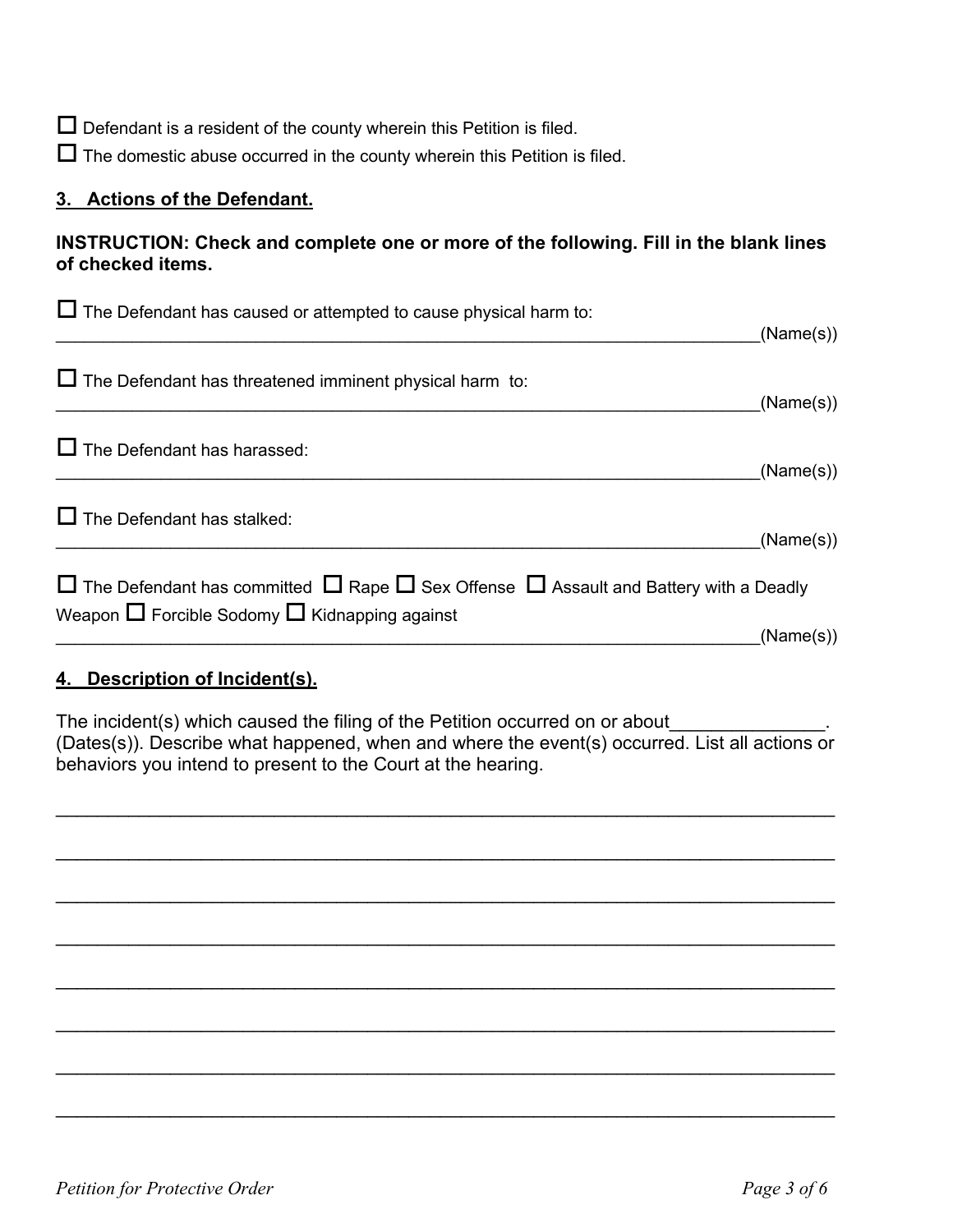# ATTACH ADDITIONAL PAGES IF NECESSARY

**5. Other Cases. Please list all cases (divorce, protection orders, paternity, guardianship, criminal, juvenile, civil) involving the Defendant and yourself, or a child you have with the Defendant (attach additional sheets or paper if necessary):**

\_\_\_\_\_\_\_\_\_\_\_\_\_\_\_\_\_\_\_\_\_\_\_\_\_\_\_\_\_\_\_\_\_\_\_\_\_\_\_\_\_\_\_\_\_\_\_\_\_\_\_\_\_\_\_\_\_\_\_\_\_\_\_\_\_\_\_\_\_\_\_\_\_\_\_

 $\mathcal{L}_\text{max}$  , and the contribution of the contribution of the contribution of the contribution of the contribution of the contribution of the contribution of the contribution of the contribution of the contribution of t

*Case Number Case Name County & State*  $\mathcal{L}_\text{max}$  , and the contribution of the contribution of the contribution of the contribution of the contribution of the contribution of the contribution of the contribution of the contribution of the contribution of t \_\_\_\_\_\_\_\_\_\_\_\_\_\_\_\_\_\_\_\_\_\_\_\_\_\_\_\_\_\_\_\_\_\_\_\_\_\_\_\_\_\_\_\_\_\_\_\_\_\_\_\_\_\_\_\_\_\_\_\_\_\_\_\_\_\_\_\_\_\_\_\_\_\_\_  $\mathcal{L}_\text{max}$  , and the contribution of the contribution of the contribution of the contribution of the contribution of the contribution of the contribution of the contribution of the contribution of the contribution of t \_\_\_\_\_\_\_\_\_\_\_\_\_\_\_\_\_\_\_\_\_\_\_\_\_\_\_\_\_\_\_\_\_\_\_\_\_\_\_\_\_\_\_\_\_\_\_\_\_\_\_\_\_\_\_\_\_\_\_\_\_\_\_\_\_\_\_\_\_\_\_\_\_\_\_

# **6. Type of Order Requested. INSTRUCTION: Check either A or B**

 $\Box$  **A**. Petitioner does not request an Emergency Ex Parte Protective Order but does request the following relief, checked below, after notice and hearing, in a Final Order;

### **OR**

 $\Box$  **B**. Petitioner does request an Emergency Ex Parte Order because it is necessary to protect the Petitioner(s) from immediate and present danger. Petitioner requests the following relief, checked below, in the Ex Parte Order and, after notice and hearing, requests the same relief in a Final Order.

### **RELIEF REQUESTED**

### **INSTRUCTION; Check EACH item which you are requesting from the Court**

 $\Box$  1. Defendant should be prohibited from attempting or having **ANY CONTACT** whatsoever with the Petitioner, either in person, through others or by telephone, mail, electronic means, or any other manner, at any time or place unless specifically authorized by the Court.

 $\Box$  2. Defendant should be prohibited from injuring, abusing, sexually assaulting, molesting, harassing, stalking or threatening the Petitioner, and from use, attempted use or threatened use of physical force against the Petitioner that would reasonably be expected to cause bodily injury.

 $\Box$  3. Defendant should be prohibited from engaging in other conduct that would place the Petitioner in reasonable fear of bodily injury to the Petitioner or the Petitioner's household members or relatives.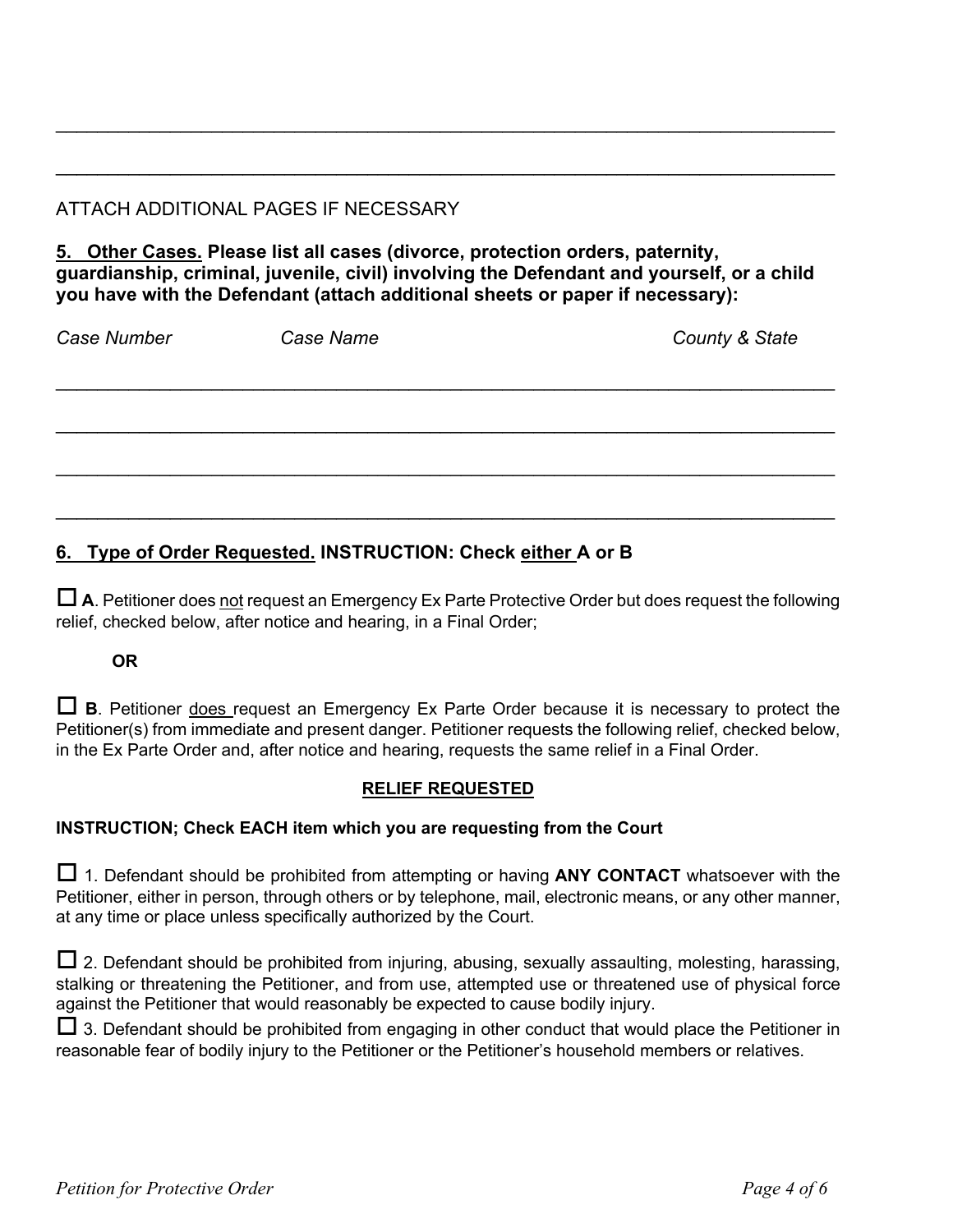$\Box$  4. Defendant should be ordered to leave and remain away from the residence located at:

 $\_$ Oklahoma, on or before the day of example and a.m./p.m., and take no action to change utilities or telephone service.

 $\Box$  5. The Court should order Law Enforcement Officers to accompany the **Defendant** to the above residence to remove necessary clothing and personal effects, and remain in attendance until Defendant leaves the premises, and the Court should further order Defendant NOT to go to the above residence to remove necessary clothing and personal effects unless Law Enforcement Officers are present.

□ 6. The Court should order Law Enforcement Officers to accompany the **Petitioner** (i.e. provide a "civil" standby") to the current or recent past residence to remove necessary clothing and personal effects, and remain in attendance until Petitioner leaves the premises. Such residence is located at the following address:

 $\_$ 

Oklahoma.

 $\Box$  7. Order Defendant, who is a minor, to leave the residence located at:

 $\_$ Oklahoma, by immediately placing Defendant in nay type of care authorized for children taken into custody pursuant to **10A O.S. §2-2-101(A).** 

Circle Age of Minor Defendant: 13 14 15 16 17

 $\Box$  8. There is an existing child visitation order and the Court should suspend or modify child visitation to protect from threats of abuse or physical violence by the Defendant or a threat to violate a custody order. 22 O.S. §60.4(I)(1).

 $\Box$  9. The Defendant should be ordered to obtain domestic abuse counseling or treatment. 22 O.S.  $§60.4(C)(1)$  and  $(E)(1)$ .

 $\Box$  10. To protect an animal(s) owned by either of the parties or any child living in the household, the Court should order Defendant to have no contact with said animal(s) and order possession and exclusive care of said animal(s) to the Petitioner.

 $\Box$  11. Pursuant to 22 O.S. §60.17, Petitioner makes application to monitor the location of the Defendant by computer or cellular inquiry. The Defendant should be ordered to use an active, real-time, twenty-fourhour GPS monitoring device pursuant to 22 O.S. §60.17, and costs of the GPS device and monitoring should be paid by Defendant.

 $\Box$  12. Pursuant to 22 O.S. §60.4, Petitioner requests that billing responsibility and rights to the following household utilities and/or wireless telephone number (and wireless numbers for minor children) be transferred to Petitioner's name.

 $\mathcal{L}_\mathcal{L} = \mathcal{L}_\mathcal{L} = \mathcal{L}_\mathcal{L} = \mathcal{L}_\mathcal{L} = \mathcal{L}_\mathcal{L} = \mathcal{L}_\mathcal{L} = \mathcal{L}_\mathcal{L} = \mathcal{L}_\mathcal{L} = \mathcal{L}_\mathcal{L} = \mathcal{L}_\mathcal{L} = \mathcal{L}_\mathcal{L} = \mathcal{L}_\mathcal{L} = \mathcal{L}_\mathcal{L} = \mathcal{L}_\mathcal{L} = \mathcal{L}_\mathcal{L} = \mathcal{L}_\mathcal{L} = \mathcal{L}_\mathcal{L}$ 

 $\mathcal{L}_\mathcal{L} = \mathcal{L}_\mathcal{L} = \mathcal{L}_\mathcal{L} = \mathcal{L}_\mathcal{L} = \mathcal{L}_\mathcal{L} = \mathcal{L}_\mathcal{L} = \mathcal{L}_\mathcal{L} = \mathcal{L}_\mathcal{L} = \mathcal{L}_\mathcal{L} = \mathcal{L}_\mathcal{L} = \mathcal{L}_\mathcal{L} = \mathcal{L}_\mathcal{L} = \mathcal{L}_\mathcal{L} = \mathcal{L}_\mathcal{L} = \mathcal{L}_\mathcal{L} = \mathcal{L}_\mathcal{L} = \mathcal{L}_\mathcal{L}$ *Note: A public utility or wireless service provider's normal requirements for setting up a new account still apply. Petitioner will be responsible for paying the account.*